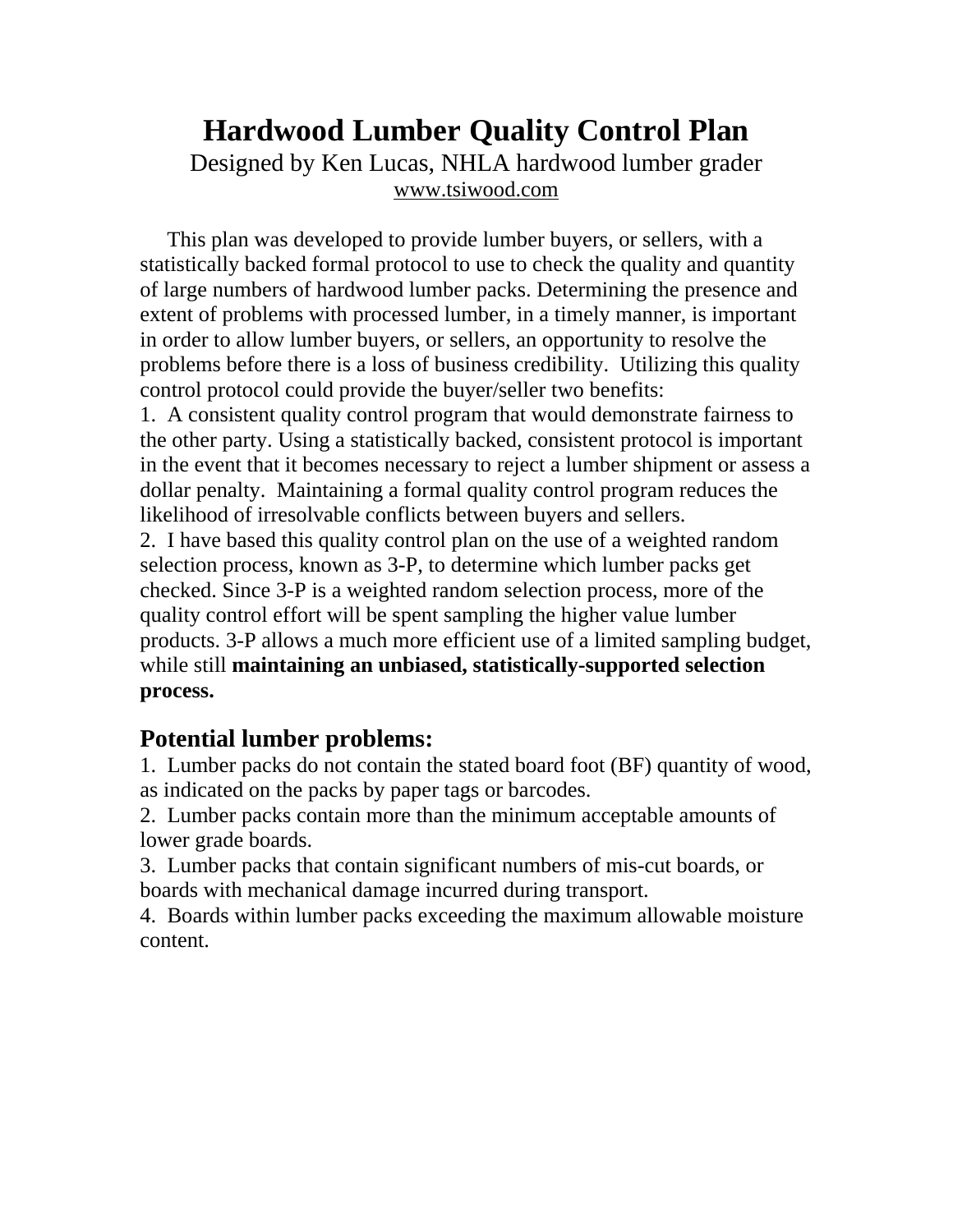## **Quality control procedure.**

1. My 3-P computer sampling program must be set up with the following information-

1) The best estimate of the total amount of lumber packs produced or received in a specified "quality control period". The length of the quality control period can vary from a day to a month, depending on the amount of packs produced or received in that period of time and the amount of money budgeted to sample some of the lumber packs for problems.

2) The make-up of each lumber pack (this information is generally noted on paper tags attached to the ends of each pack). The information about each lumber pack must include the total board footage of the pack, the wood species, and the lumber grade.

3) The dollar value that the buyer or seller specifies for each lumber species, grade, and product.

 My 3-P sampling program calculates an approximate dollar value for each of the entered lumber packs and makes a random selection, weighting the higher dollar value packs more for selection. All of the lumber packs selected in this first selection process are designated for "A"-level checks. Each of the previously selected lumber packs is then entered into the 3-P program a second time. All of the lumber packs selected during this second selection process are designated for the more expensive "B"-level quality control checks. The specific checks made on the lumber for the two levels of quality control samples are:

1) "A"- Each board in the pack should be quickly scaled, using a lumber scale stick, to determine its volume (BF). All of the board volume figures should then be summed to calculate an actual total volume for the pack. The skills necessary to make this level of checks is minimal, requiring only training in the use of a lumber scale stick.

2. "B"- Each board should be scaled for volume and graded. An estimate should then be made of what percent of the boards in the pack have some form of mechanical damage, such as gouges from fork lift mishandling, etc… Finally, one board each, from the top layer, middle layer, and bottom layer should be checked for percent moisture content with an electronic moisture meter. The moisture content check may require trimming each board into two shorter boards. The skills necessary to collect the information in this level require a formally trained hardwood lumber grader.